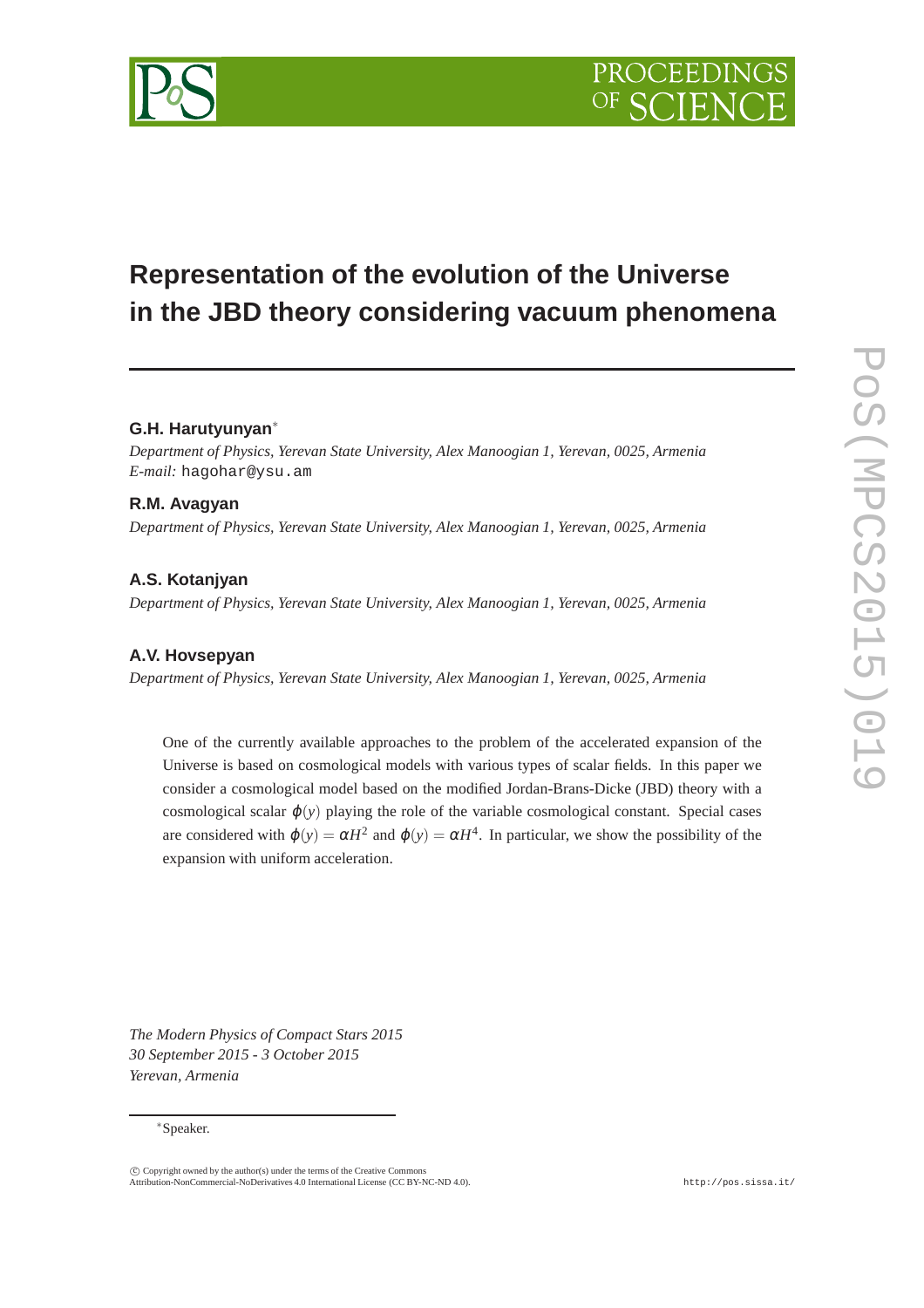### **1. Introduction**

In a series of papers [1]-[3] we have constructed different cosmological models of the de Sitter type on the basis of the modified JBD scalar-tensor theory of gravity, by taking into account the interaction of the vacuum and scalar fields, which in addition to the kinetic energy is described by a cosmological scalar  $\varphi(y)$ . The latter is introduced in analogy with the cosmological constant Λ. Essentially, the combination *y*ϕ(*y*)/*k* <sup>2</sup> plays the role of the potential energy for the above mentioned scalar field. As a result, in all the problems considered the expansion of the Universe at late stages is qualitatively similar. The expansion is accelerating and the time-dependence of the scale factor is not exponential. In all cases, the parameter  $q$  ("deceleration parameter") tends to 1. The qualitative picture of the time-dependence of the energy contributions for the scalar field,  $\Omega_{sc}$ , and  $\Omega_{\Lambda}$  in all the cases is the same.

By taking into account known considerations [4] on the existence of the relationship between  $Λ$  and the Hubble parameter *H*, in the first section of the paper we assume that  $φ(y) = αH^2$ . This assumption can also be argued on the base of the time-dependence of *H* given in [5], where it has been shown that in the limit  $t \to \infty$  one has  $H^2 = \Lambda/3$ . We consider a cosmological model in the absence of the ordinary matter. As a result, a uniformly accelerated expansion is obtained with the scale factor different from that discussed in the papers mentioned above. For the maximal possible value of  $\alpha_{\text{max}}$  the model becomes de Sitter one. Consequently, we also consider the de Sitter model with the equation of state  $P = -\varepsilon$ .

In the second part of the paper, within the framework of two different conformal representations of the modified JBD theory, inflationary regimes are constructed with the specific potential of the scalar field  $\varphi(y) = \alpha H^4$ .

#### **2. Uniformly accelerated expansion of the Universe**

Here we consider the de Sitter cosmological model in the proper presentation of the JBD theory with  $P = 0$ ,  $\varepsilon = 0$ ,  $\varphi(y) = \alpha H^2$ . The equations for the standard cosmological model, corresponding to the modified action of the JBD theory [4]

$$
W = \frac{1}{c} \int \sqrt{-g} \left[-\frac{y}{2k}(R + 2\varphi(y)) + \zeta g^{\mu\nu}\frac{y_{\mu}y_{\nu}}{y^2}\right] d^4x,\tag{2.1}
$$

in the notations  $\psi = \dot{\gamma}/\gamma$ ,  $H = \dot{a}/a$ , have the form

$$
\dot{\psi} + \psi^2 + 3\psi H = \frac{2\alpha H^2}{3 + 2\zeta} (1 - \frac{2\dot{H}}{H\psi}),
$$
\n(2.2)

$$
2\dot{H} + 3H^2 = -\dot{\psi} - \psi^2(1 + \zeta/2) - 2\psi H + \alpha H^2,
$$
\n(2.3)

$$
3H^2 = \frac{\zeta \psi^2}{2} - 3\psi H + \alpha H^2.
$$
 (2.4)

Here,  $\zeta$  is the coupling constant between the metric and the scalar field. The cosmological scalar  $\varphi(y) = \alpha H^2$  ( $\alpha$  being a dimensionless constant) plays the role of the vacuum energy density. This choice of the cosmological scalar leads to the relation

$$
\frac{\psi}{H} = \frac{3 \pm \sqrt{9 + 2\zeta (3 - \alpha)}}{\zeta} = \gamma,
$$
\n(2.5)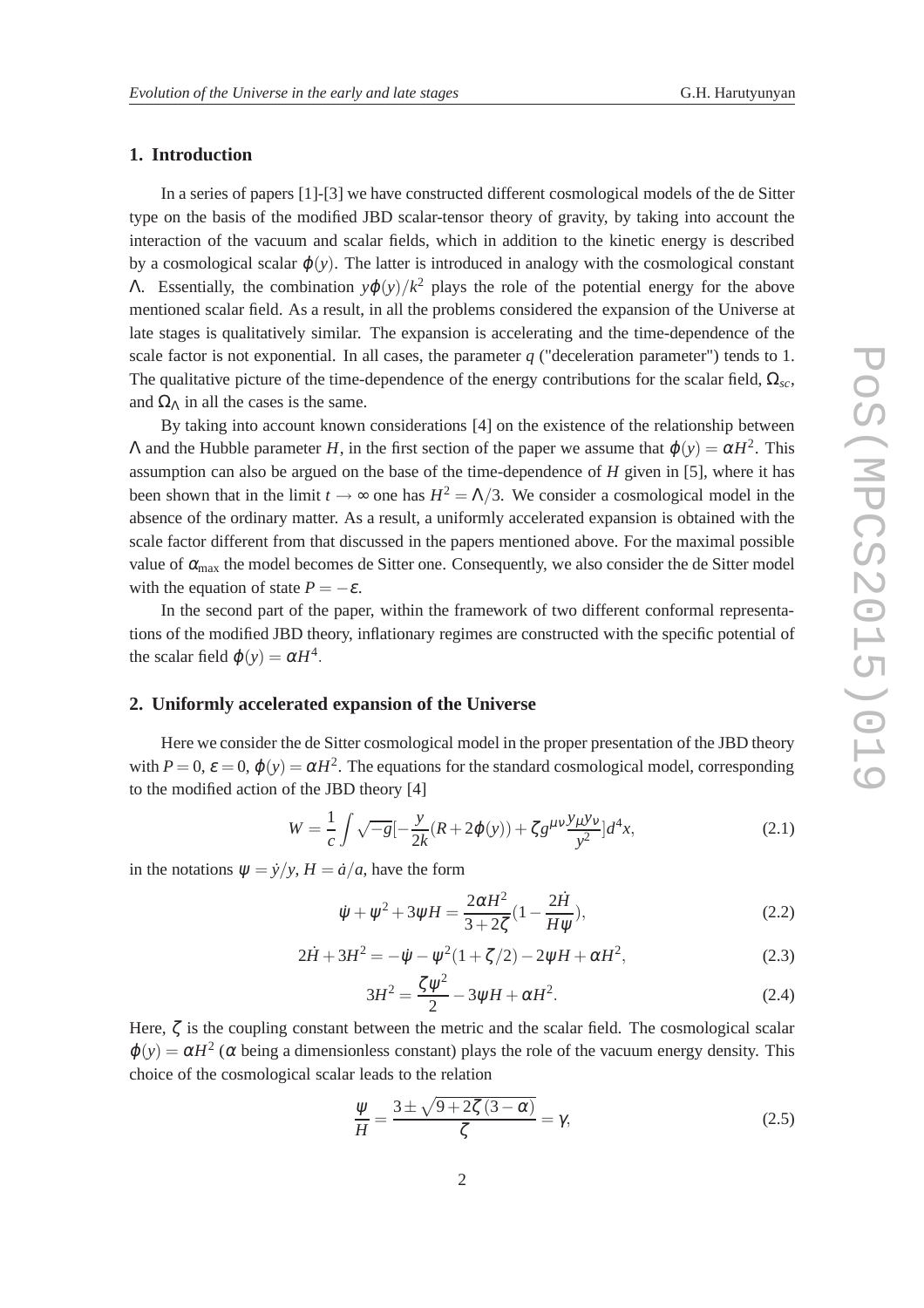with the restriction  $\alpha \leq 3+9/(2\zeta)$ . Taking into account (2.5), from (2.2), (2.3) one can get

$$
\frac{\dot{H}}{H^2} = \gamma \frac{1 - \gamma (1 + \zeta)}{2 + \gamma} = -\sigma.
$$
\n(2.6)

From here we obtain the time dependence of the Hubble parameter *H*, of the scale factor *a* and of the scalar potential *y*:

$$
\frac{H}{H_0} = \frac{1}{1 + \sigma t'},\tag{2.7}
$$

$$
\frac{a}{a_0} = (1 + \sigma t')^{1/\sigma},
$$
\n(2.8)

$$
\frac{y}{y_0} = \left(\frac{a}{a_0}\right)^{\gamma} = (1 + \sigma t')^{\gamma/\sigma},\tag{2.9}
$$

with

$$
t' = H_0(t - t_0), \quad q = 1 - \sigma.
$$
 (2.10)

Here  $H_0$ ,  $a_0$ ,  $y_0$  are the values of the corresponding functions at recent time  $t_0$ , and  $q = \ddot{a}a/\dot{a}^2$  is the dimensionless "deceleration" parameter. It is of interest to consider these relations for the limiting value  $\alpha_{\text{max}} = 3 + 9/(2\zeta)$ , for which one has  $\gamma = \sigma = 3/\zeta$ . The scale factor evolves in accordance with

$$
a = a_0 \left( 1 + \frac{3}{\zeta} t' \right)^{\zeta/3}.
$$
 (2.11)

In the Einsteinian limit  $\zeta \to \infty$ , by taking into account the formula  $\lim_{n\to\infty}(1+x/n)^n = e^x$ , one gets an exponential expansion  $a = a_0 e^{H_0(t-t_0)}$ , which corresponds to the uniformly accelerated evolutionary scenario with  $q = 1$ . Note that

$$
\frac{\dot{\psi}}{H^2} = \frac{3}{\zeta} \frac{\dot{H}}{H^2} = -\frac{9}{\zeta^2} \to 0,
$$
\n(2.12)

and, hence,  $H = H_0$  and  $\psi = \psi_0$ . For the equation of state one has  $P = -\rho \approx -3H^2$ . Thus, for  $\alpha = \alpha_{\text{max}}$ , in the absence of the ordinary matter, the model of the uniformly accelerated expansion of the Universe is of the de Sitter type within the framework of general relativity in the presence of the cosmological scalar  $\varphi(y) = \alpha H^2$ . Therefore, it makes sense to consider the problem of de Sitter cosmological model with the equation of state  $P = -\varepsilon$  and with the cosmological scalar  $\tilde{\varphi}(y) = \tilde{\alpha}H^2$  for arbitrary values of  $\zeta$ . Denoting by  $\Omega_0 = 8\pi G \epsilon_0 / (3H^2y)$  the contribution of the vacuum energy, the analogs of equations (2.2)-(2.4) are written as

$$
\frac{\dot{\psi}}{H^2} + \tilde{\gamma}^2 + 3\tilde{\gamma} = \frac{2}{3 + 2\zeta} \left( 6\Omega_0 + \tilde{\alpha} - \frac{2\tilde{\alpha}\dot{H}}{\tilde{\gamma}H^2} \right),\tag{2.13}
$$

$$
\frac{2\dot{H}}{H^2} = -\frac{\dot{\psi}}{H^2} - \tilde{\gamma}^2 \left(1 + \frac{\zeta}{2}\right) - 2\tilde{\gamma}^2 + \tilde{\alpha} - 3 + \frac{3\Omega_0}{3 + 2\zeta},\tag{2.14}
$$

$$
1 = \Omega_0 + \frac{\zeta \tilde{\gamma}^2}{6} - \tilde{\gamma} + \frac{\tilde{\alpha}}{3}.
$$
 (2.15)

Excluding from the equations (2.13) and (2.14)  $\dot{\psi}$ , one can obtain

$$
\frac{\dot{H}}{H^2} = q - 1 = \frac{1}{2} \frac{(1+2\zeta)\zeta\tilde{\gamma}^2 - 8\zeta\tilde{\gamma} - 2\alpha + 12}{2\alpha/\tilde{\gamma} - 3 - 2\zeta} \equiv -\tilde{\sigma}.
$$
\n(2.16)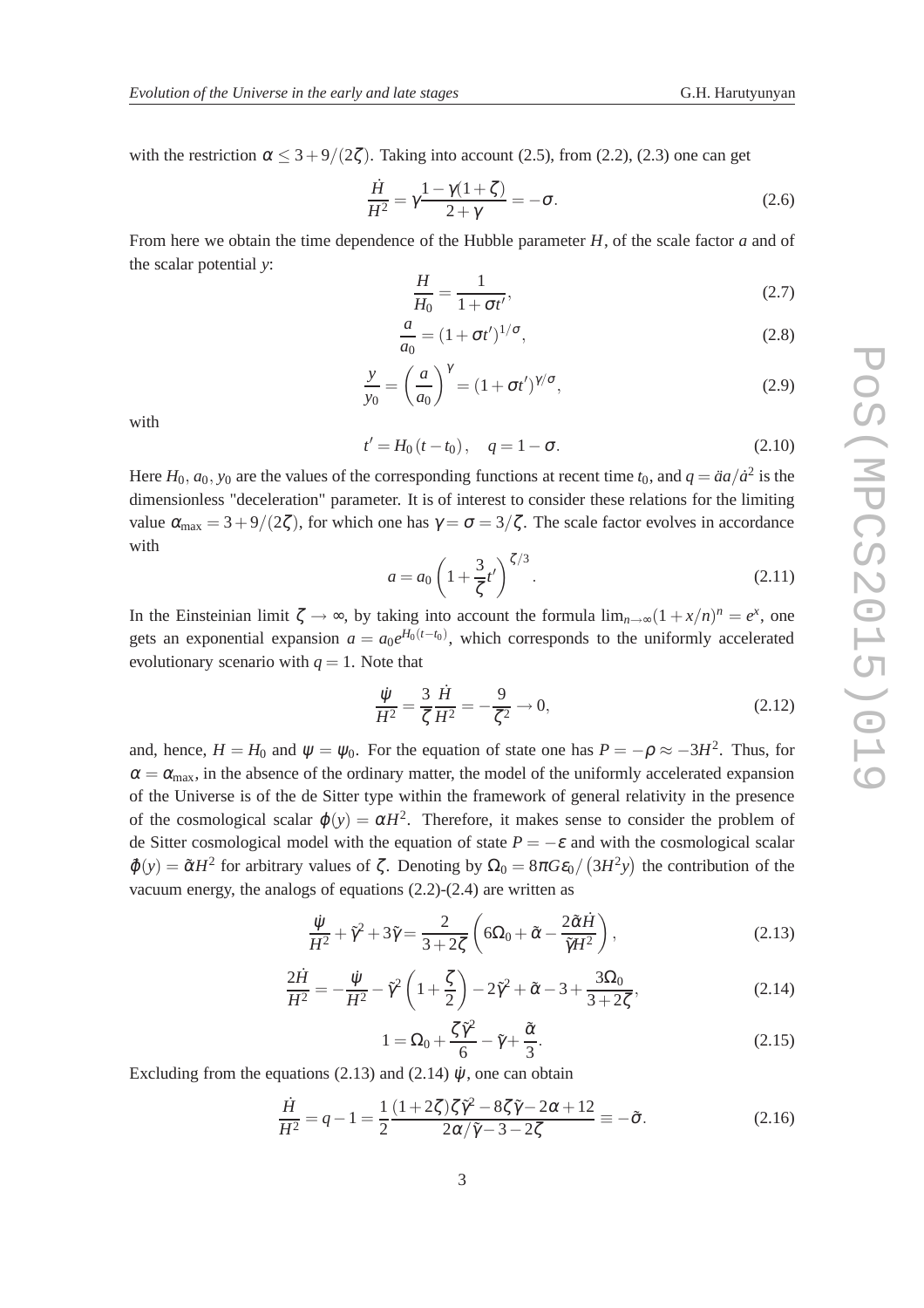From (2.15) we have

$$
\tilde{\gamma} \equiv \frac{\psi}{H} = \frac{3 \pm \sqrt{9 - 2\zeta \left(\alpha - 3 + 3\Omega_0\right)}}{\zeta},\tag{2.17}
$$

with the constraint  $\tilde{\alpha} \leq 3 - 3\Omega_0 + 9/2\zeta$ .

For given  $\tilde{\gamma}$  and  $\tilde{\sigma}$ , the results of the integration have the same form as (2.7)-(2.10). Again we get  $q = 1-3/\zeta$ . The difference from the first variant is the presence in the model of the vacuum energy density with  $\Omega_0 \approx 0.7$ . The behavior of the Hubble function, scale factor and the scalar field is shown in figures 2 and 3 for  $\alpha = 2.5$ .

In Figure 1 we have presented the parameter *q* as a function of  $\alpha$ . It is remarkable that for the maximum allowed value  $\alpha_{\text{max}} = 3 + 9/(2\zeta)$ , for large  $\zeta$  this version of theory is equivalent to the de Sitter model in the framework of the Einstein theory in the presence of the cosmological scalar  $\varphi(y) = \alpha H^2$ . In the left panel of Figure 2 we displayed the characteristic time dependence for  $H/H_0$ . The right panel shows the quasi-exponential growth of the scale factor *a*, which is transformed into a purely exponential in the limiting case  $\alpha = 3 + 9/(2\zeta)$ . Figure 3 shows the time dependence of the gravitational scalar *y* which can be interpreted as gravitational constant *G*, decreasing in time.



**Figure 1:** The dependence of *q* on the parameter  $\alpha$ .

#### **3. Inflationary models in the "Einstein" representation**

In this section we consider a model with a minimally coupled scalar field in the presence of the cosmological scalar  $\varphi(\Phi)$ , described by the action

$$
W = \int \sqrt{-g} \left[ -\frac{y_0}{16\pi} \left( R + 2\varphi(\Phi) \right) + \frac{1}{2} g^{\alpha\beta} \Phi_\alpha \Phi_\beta \right] d^4 x. \tag{3.1}
$$

Introducing the notation  $y_0\varphi(\Phi)/(8\pi) \equiv V(\Phi)$ , the respective field equations take the form

$$
\ddot{\Phi} + 3H\dot{\Phi} + V'(\Phi) = 0,\tag{3.2}
$$

$$
3H^{2} = \frac{8\pi}{y_{0}} \left( \frac{1}{2} \dot{\Phi}^{2} + V(\Phi) \right) = \frac{8\pi}{y_{0}} \rho_{eff},
$$
\n(3.3)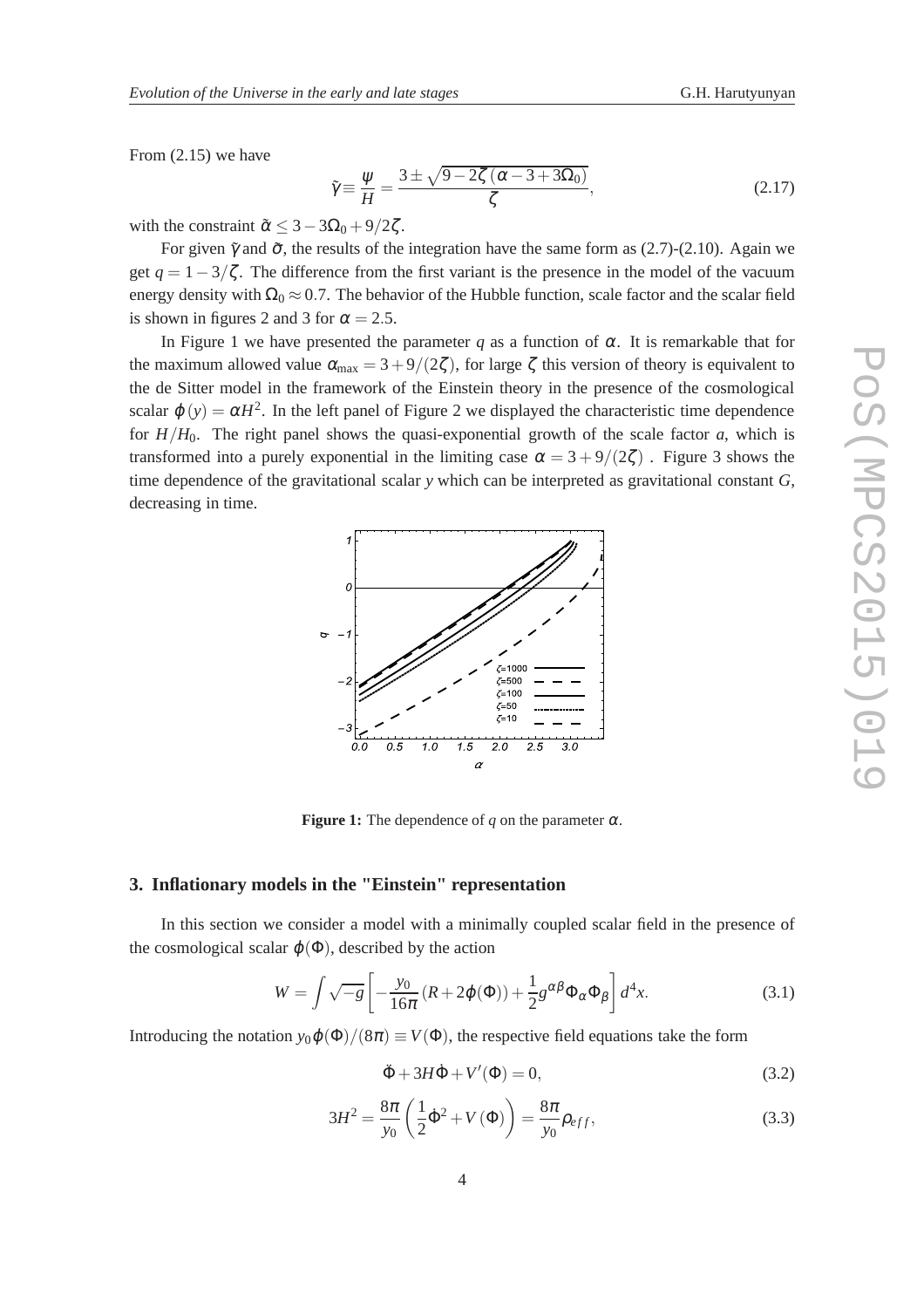

**Figure 2:** The Hubble function (left panel) and the scale factor (right panel) versus time.



**Figure 3:** The time dependance of the gravitational scalar *y*.

$$
2\dot{H} + 3H^2 = \frac{8\pi}{y_0} \left( -\frac{1}{2} \dot{\Phi}^2 + V(\Phi) \right) = -\frac{8\pi}{y_0} P_{eff}.
$$
 (3.4)

The corresponding energy-momentum tensor is of the perfect fluid form with the energy density and pressure given by  $\rho_{eff} = \dot{\Phi}^2/2 + V(\Phi)$  and  $P_{eff} = \dot{\Phi}^2/2 - V(\Phi)$ . Here and in what follows the dot stands for the time derivative and the prime means the derivative with respect to Φ.

The form of (3.2) allows us to use a simple physical interpretation: the mechanical rolling in the potential  $V(\Phi)$  in the presence of the time-dependent friction coefficient 3H (Hubble friction) [6]-[8].

Inflation in the slow roll-approximation occurs when the term 3HΦ, responsible for the friction, dominates the acceleration term  $\ddot{\Phi}$ :

$$
\left|\frac{\ddot{\Phi}}{3H\dot{\Phi}}\right| < < 1. \tag{3.5}
$$

The Hubble friction leads to the displacement of  $\Phi$  in the direction of decreasing of the potential. The second condition for the slow roll-approximation corresponds to the smallness of the kinetic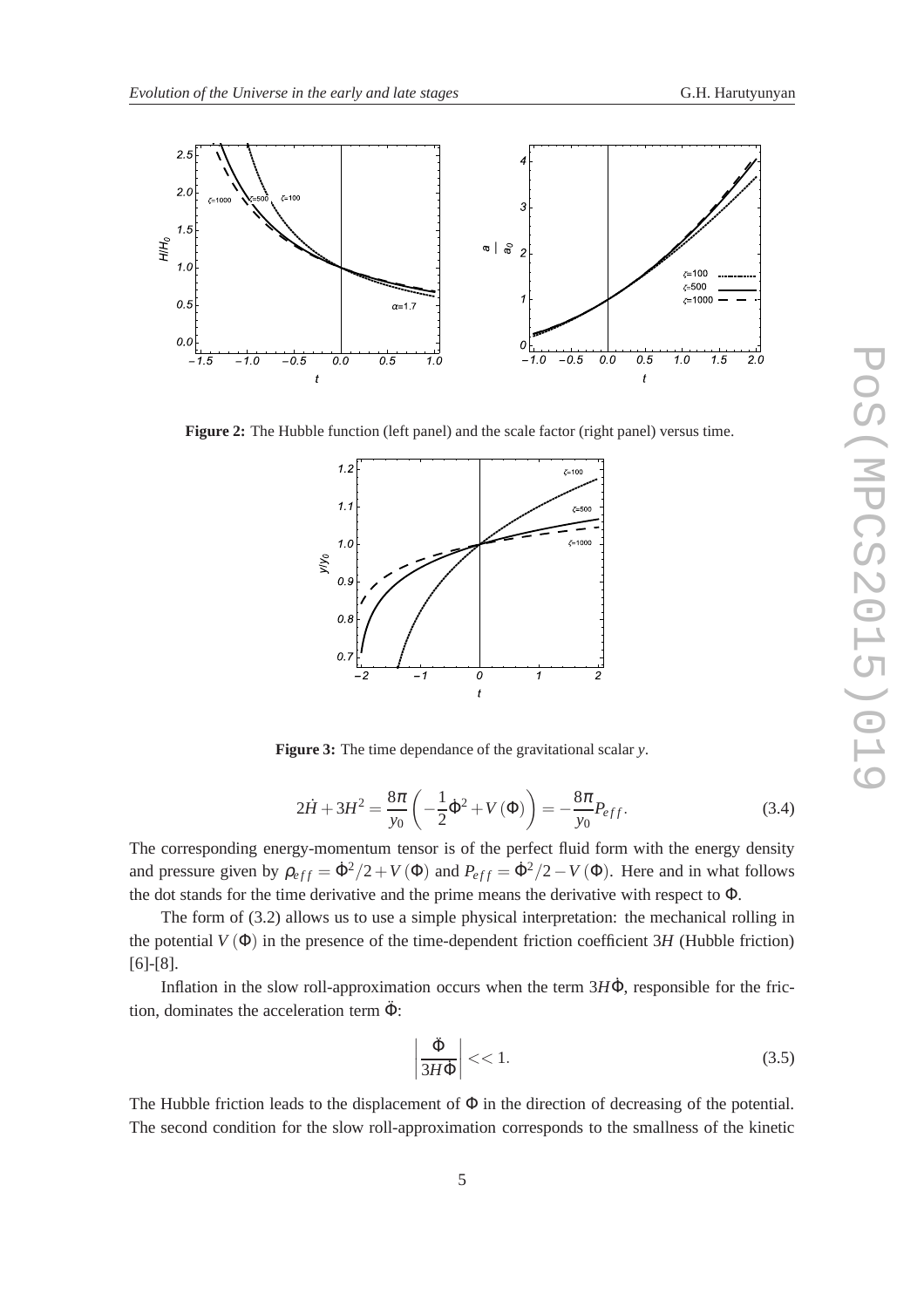term  $\dot{\Phi}^2/2$  with respect to the potential one:

$$
\frac{\dot{\Phi}^2}{2V(\Phi)} \ll 1,\tag{3.6}
$$

which leads to the equation of state  $P_{eff} \approx -\rho_{eff}$  and corresponds to a vacuum type source required for the inflation. Under the conditions (3.5), (3.6), the set of equations takes the form

$$
3H\dot{\Phi} \approx -V',\tag{3.7}
$$

$$
3H^2 \approx V,\tag{3.8}
$$

$$
2\dot{H} + 3H^2 = V.
$$
 (3.9)

From the first two equations we get

$$
2H' = -\dot{\Phi}.\tag{3.10}
$$

The equations (3.8), (3.9) can be considered as the third condition for the slow roll-approximation

$$
\left|\frac{\dot{H}}{H^2}\right| \ll 1.
$$
\n(3.11)

We assume that  $V = \alpha H^4$ , take into account Eq. (3.10), and present Eq. (3.8) in the form

$$
4H^2 = 3H^2 - V,\tag{3.12}
$$

in order to determine the dependence of  $H(\Phi)$  and  $V(\Phi)$ . We will consider the case  $\alpha > 0$ .

Introducing the notation

$$
x \equiv \sqrt{\frac{3}{\alpha}} \frac{1}{H},\tag{3.13}
$$

in the general case, under the condition  $\alpha < 3/H^2$ , the solution of (3.12) can be written as

$$
x = \cosh\left(C + \frac{\sqrt{3}}{2}(\Phi_0 - \Phi)\right). \tag{3.14}
$$

Here

$$
C = \text{Arccosh} x_0, \ x_0 \equiv \sqrt{\frac{3}{\alpha}} \frac{1}{H_0},\tag{3.15}
$$

 $H_0$ ,  $\Phi_0$  are the initial values of the corresponding quantities. Choosing the constants in accordance with

$$
\Phi_0 = 0, \quad \alpha = 3/H_0^2 \Rightarrow C = 0,
$$
\n(3.16)

we get

$$
x \equiv \sqrt{\frac{3}{\alpha}} \frac{1}{H} = \cosh\left(\frac{\sqrt{3}}{2}\Phi\right),\tag{3.17}
$$

and

$$
\frac{H}{H_0} = \frac{1}{\cosh(\sqrt{3}\Phi/2)},
$$
\n(3.18)

$$
V(\Phi) = \frac{3H_0^2}{\cosh^4(\sqrt{3}\Phi/2)}.
$$
\n(3.19)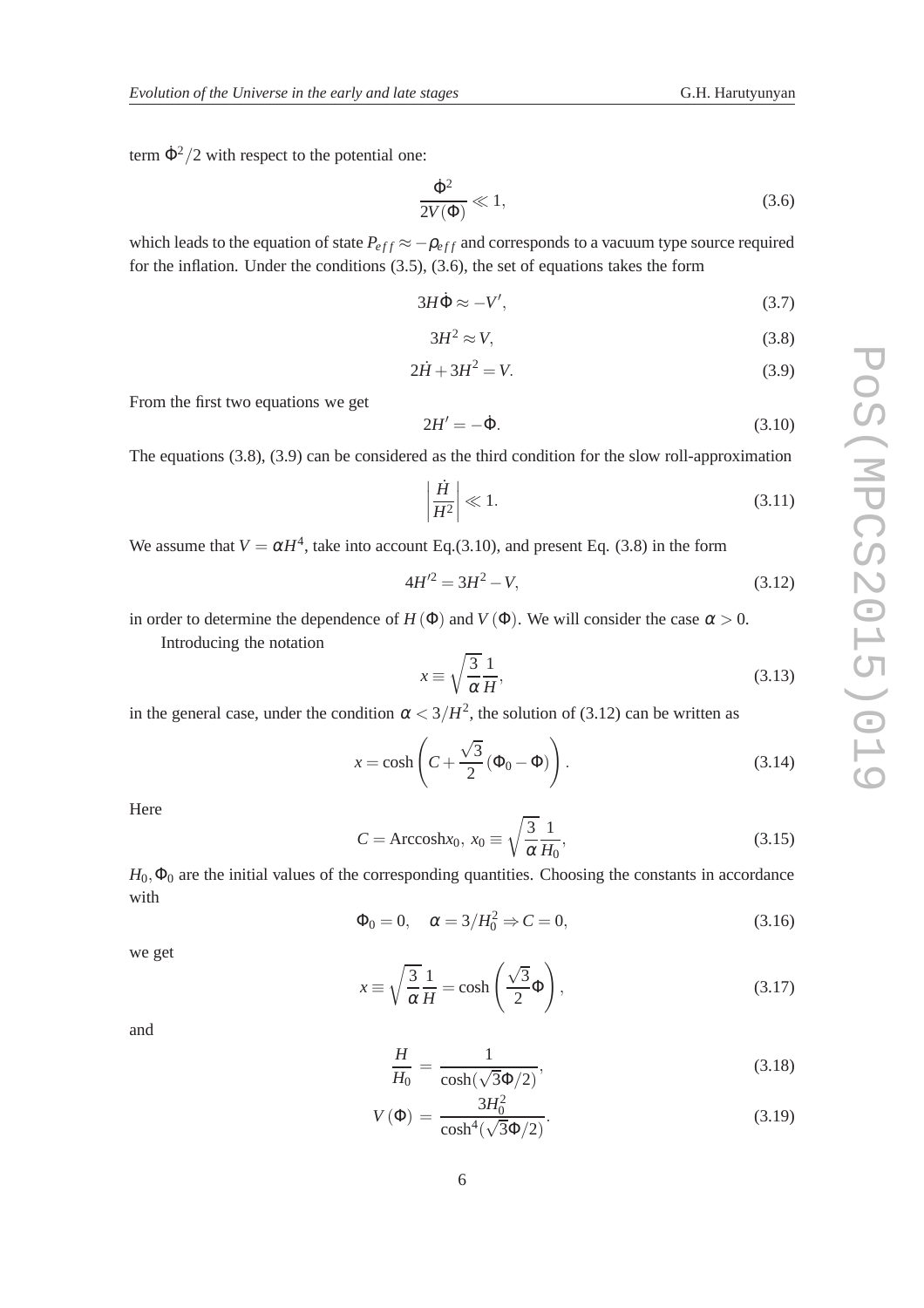The time dependence of  $H(t)$  is determined from Eq. (3.9):

$$
2H + 3H^2 - \frac{3}{H_0^2}H^4 = 0.
$$
\n(3.20)

As a result, the solution can be written as

$$
\frac{3}{2}H_0t + \text{const} = \frac{H_0}{H} + \frac{1}{2}\ln\left|\frac{H_0 - H}{H_0 + H}\right|.
$$
\n(3.21)

The scalar potential  $V(\Phi)$  and the time dependence of the Hubble function are presented in the left and right panels of Figure 4, respectively.



**Figure 4:** The left panel presents the potential  $V(\Phi)$ . In the right panel the time dependence of  $H/H_0$  is plotted.

Another possible inflationary model within the framework of the proper representation of the modified JBD theory can be constructed on the basis of the solution of the problem presented in the previous section for the value  $\alpha = \alpha_{\text{max}}$ . In fact, this case is realized within the framework of the Einstein theory in the presence of the cosmological scalar  $\varphi(y) = \alpha H^2$ .

#### **4. Conclusion**

In the present paper, on the basis of the modified JBD theory and under the assumption  $\varphi(y)$  ∼  $H<sup>n</sup>$  (*n* is a parameter equal to four in the regime of inflation and two - at late stages), we have considered the inflation and late stages of the Universe expansion. For the late stage, a dynamical picture of the uniformly accelerated expansion is obtained with  $q = \text{const.}$ 

#### **Acknowledgments**

The work was supported by the State Committee of Science Ministry of Education and Science RA, within the frame of Research Projects No. SCS 15T-1C110 and No. 15 RF-009.